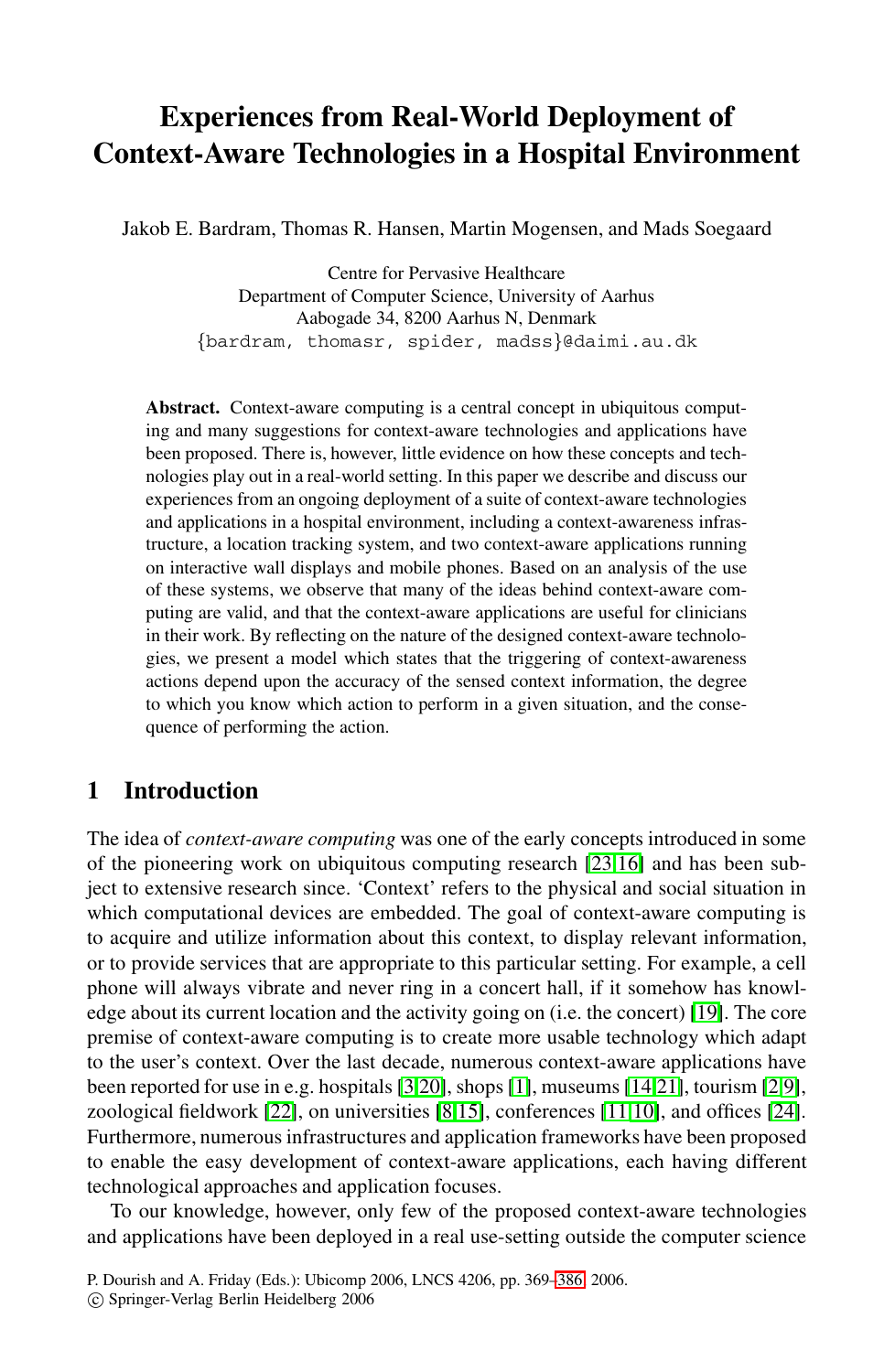lab for a longer period of time. Thus, despite the massive amount of research done within context-aware computing, little evidence actually exists of its utility. On a practical/empirical level, we therefore have little knowledge about how users perceive contextaware technologies, how they use them, what kind of automatic adaptation they find beneficial, and to what degree they find sensing technology privacy invading – just to name a few questions. Moreover, on a conceptual/theoretical level, we have a limited number of 'real-world' arguments for judging the scientific validity inherent to the notion of 'context-aware computing'. Recently, arguments have been aired that the current notion of 'context' and hence 'context-aware computing' builds on a positivist philosophical stance, where 'context' is stable, delineable, and sense able information separated from human activity. The argument is that the notion of 'context' – as referring to the 'usage context' for a specific person using some technology – cannot be separated from the human activity. 'Context' then becomes firmly tied to 'meaning' – i.e. that context cannot be seen (and much less sensed) as an objective entity in the world, but only exists in connection with subjective meaning in an activity [\[13\]](#page-16-9). But what does this argument implies when designing for real-world use of context-aware computing (or its like)?

In this paper we report from an ongoing deployment of a suite of context-awareness technologies and applications in an operating ward at a medium-size European hospital. The deployed systems consist of an indoor location tracking system; a contextawareness infrastructure for acquiring, managing, and distributing context information; a context-aware operation scheduling application; and a context-aware mobile phone application helping users to keep a social awareness on colleagues and the activities inside operating rooms. At the time of writing, the system has been deployed and used extensively for three month; is used by approximate 30 users each day; is handling thousands of context events for each user or place inside the hospital; and runs with very limited support from the developers. The system has been completely adopted by the users, and after one month of usage the context-aware scheduling application replaced the former paper-based operating schedules. Section [3](#page-3-0) describe the deployed systems and section [4](#page-6-0) describes the deployment at the operating ward.

The paper aims at two main contributions. First, we present 'real-world' evidence on the use of context-aware technologies in a non-trivial, hectic, life-critical work environment. Our findings indicate that the notion of context-aware computing is indeed useful for users and can be achieved on a large scale. Our study indicates that displaying (and distributing) context information was the most useful part of the gathered context information. Furthermore, the study revealed that privacy concerns regarding the display of personal context information (e.g. location, status, and activity) were fully acceptable and that the benefit outweighed privacy concerns. This contribution is based not only on the technology we built and deployed, but it is also based on several discussions with the users about a number of context-aware 'features' which we designed, but did not implement. It is interesting to note that most of the context information in the applications was used passively; i.e. primarily for displaying context information or displaying relevant clinical information in a specific usage context. Despite numerous attempts to build more active context-aware features into the systems, the clinicians rejected them all.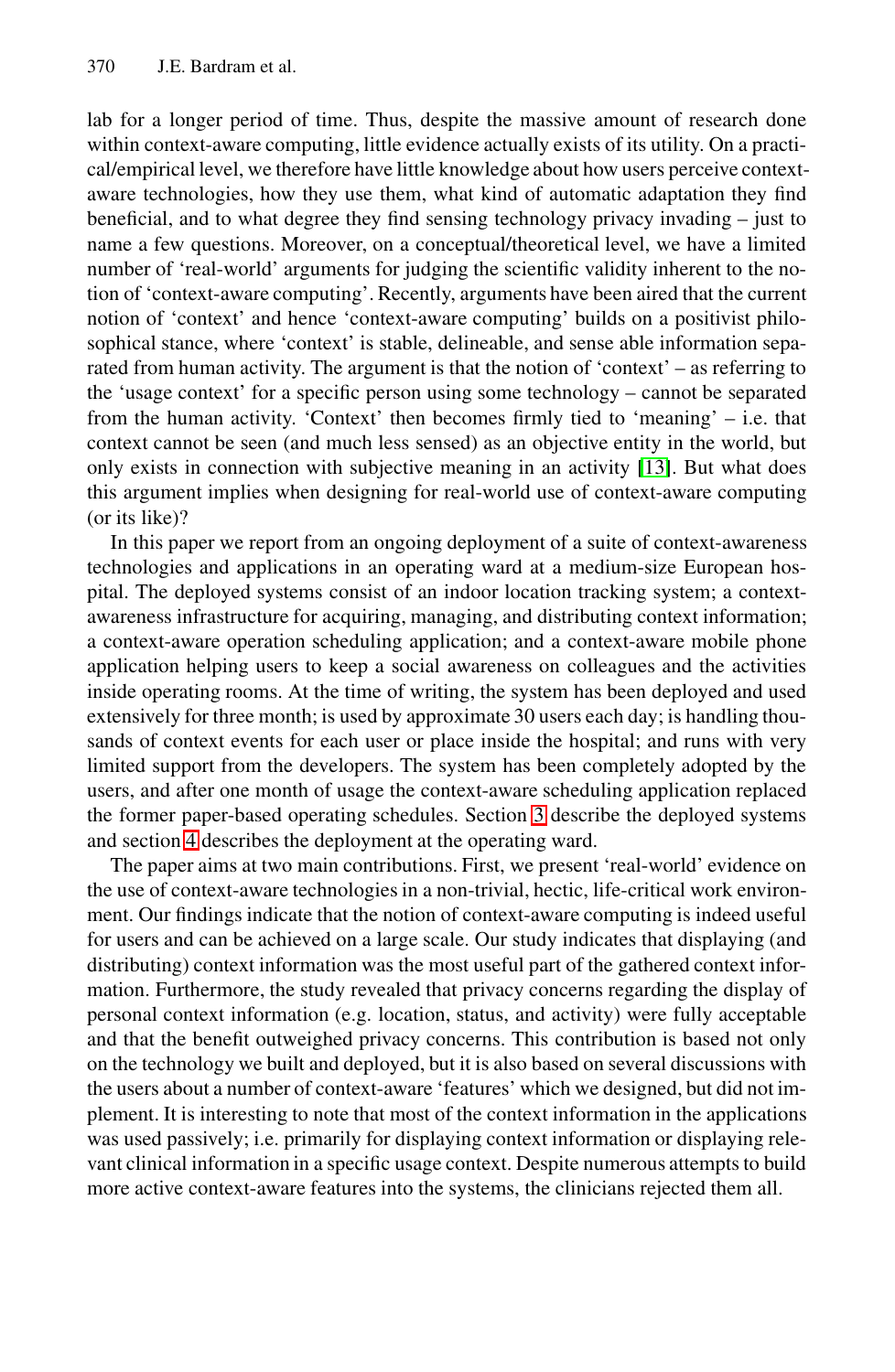This leads to our second, more conceptual, contribution which is a thorough discussion of how to use context information. When is it beneficial to display context information? When would we like to find contextual 'relevant' material? When could we automatically execute an action or a service? We propose a simple general model for answering these questions, which takes into consideration issues like the accuracy of the sensed context information, the degree to which the system knows what the users wants in a specific 'context', and the consequences of displaying information or execution an action.

### <span id="page-2-0"></span>**2 Related Work**

Suggestions for context-aware infrastructures and applications are numerous in Pervasive and Ubiquitous Computing research, including suggestions for the use of contextaware technologies in a hospital setting. For example, the 'Intelligent Hospital' application [\[18\]](#page-17-8) uses location awareness to enable video communication to follow clinicians around inside a hospital, and others have been adding context-awareness to the use of mobile technologies in hospitals [\[17,](#page-17-9)[20\]](#page-17-3) Far less research has, however, been done in the study of deployed context-aware infrastructures and applications – to date, most 'ubiquitous' computing experiments have been restricted to specific laboratories and buildings, or to specific research groups [\[6\]](#page-16-10). Consequently, little evidence exists on real-world usage of context-aware technologies. There are, however, a few notable exceptions.

Pascoe et al. [\[22\]](#page-17-5) describe the design and deployment of a context-aware PDA application made to support ecologists in field studies in Africa. In the prototype, context awareness enables the mobile device to provide assistance based on knowledge of its environment in terms of time and position (using GPS). The paper gives few details on the lessons learned from the deployment, but in relation to this paper it is interesting to note that context information is only used passively, since the whole purpose of the application was to minimize user attention.

Active Campus, on the other hand is an example of a much larger deployment of location-based services [\[15\]](#page-17-6). The Active Campus Explorer application supports contextaware activities, such as instant messaging and location-aware maps annotated with dynamic hyperlinked information. Active Campus Explorer has been deployed for a year (2002–3) at the UC San Diego campus, encompassing hundreds of users. The study showed that students are willing to share location with buddies and even non-buddies for location-aware social computing; they are more likely to message each other when they are in close proximity to one another; and that just one percent of the users changed their default privacy settings to hide location from buddies.

The GUIDE system provides city visitors with a hand-held context-aware tourist guide. The system has been successfully deployed in a tourist setting and used over a period of four weeks by 60 people [\[9\]](#page-16-4). The major conclusions from the study were that visitors found the location-aware navigation and information retrieval mechanisms both useful and reassuring; and that the majority of visitors appreciated that the system were aware of their location to within a certain area.

In general, it is interesting to note that all of these deployed context-aware applications only use context information in a 'passive' way, i.e. for tagging [\[22\]](#page-17-5), for displaying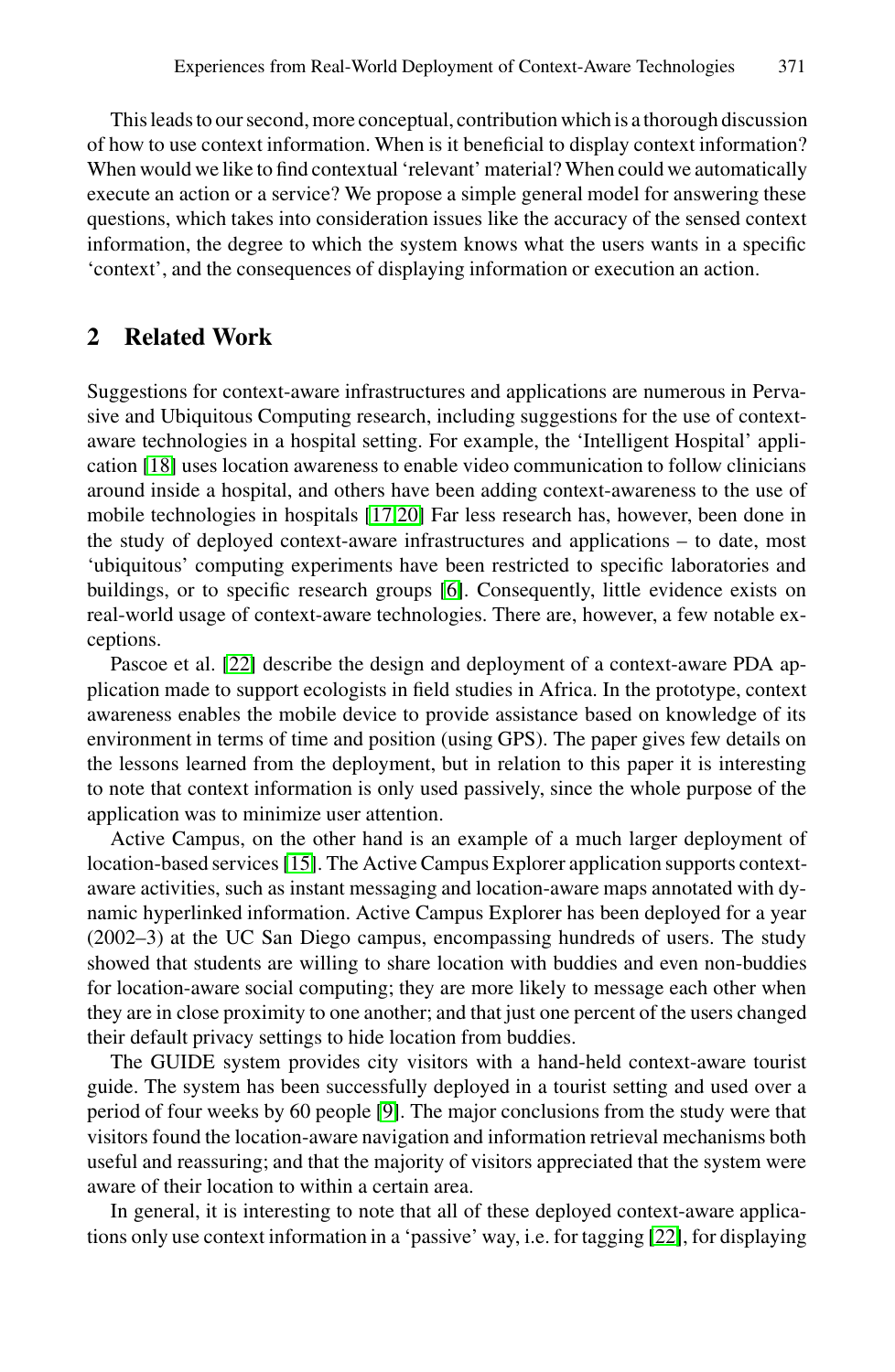context information, like location [\[15\]](#page-17-6), or for displaying relevant information in a specific context [\[9\]](#page-16-4). There are no examples reported on the use of 'active' use of context information for automatically triggering actions or services. A second interesting observation is, that all of these systems use *location* as the only context information – hence, there seem to be no evidence for the usefulness of other kinds of context information in real world deployment.

## <span id="page-3-0"></span>**3 Context-Awareness Technology in Hospitals**

The context-aware technologies discussed in this paper address the inherent problem of coordination and collaboration between clinicians working distributed within a hospital. The systems use context awareness to facilitate information about the location, status, and current activity of clinicians and different core locations, including operating rooms. The research is rooted in a wide range of field studies (see e.g. [\[5\]](#page-16-11)) and a user-centered design process involving a wide range of clinicians in the design, development, and evaluation of the systems. The deployed system consists of the following four main components, which are illustrated in figure [1:](#page-3-1)

- **–** A *context-awareness infrastructure* responsible for the acquisition, distribution, and modeling of context-awareness information.
- **–** A *location tracking system* responsible for tracking clinicians' and patients' location.
- **–** The *AwareMedia* application which is a context-aware scheduling and awareness system running on large interactive displays at the operating ward and inside the operating rooms.
- **–** The *AwarePhone* application running on mobile phones which facilitates social awareness amongst clinicians.



<span id="page-3-1"></span>**Fig. 1.** The four main components deployed at the hospital: (i) location tracking (left); (ii) contextawareness infrastructure (middle); (iii) AwareMedia (top right); and (iv) AwarePhone (bottom right)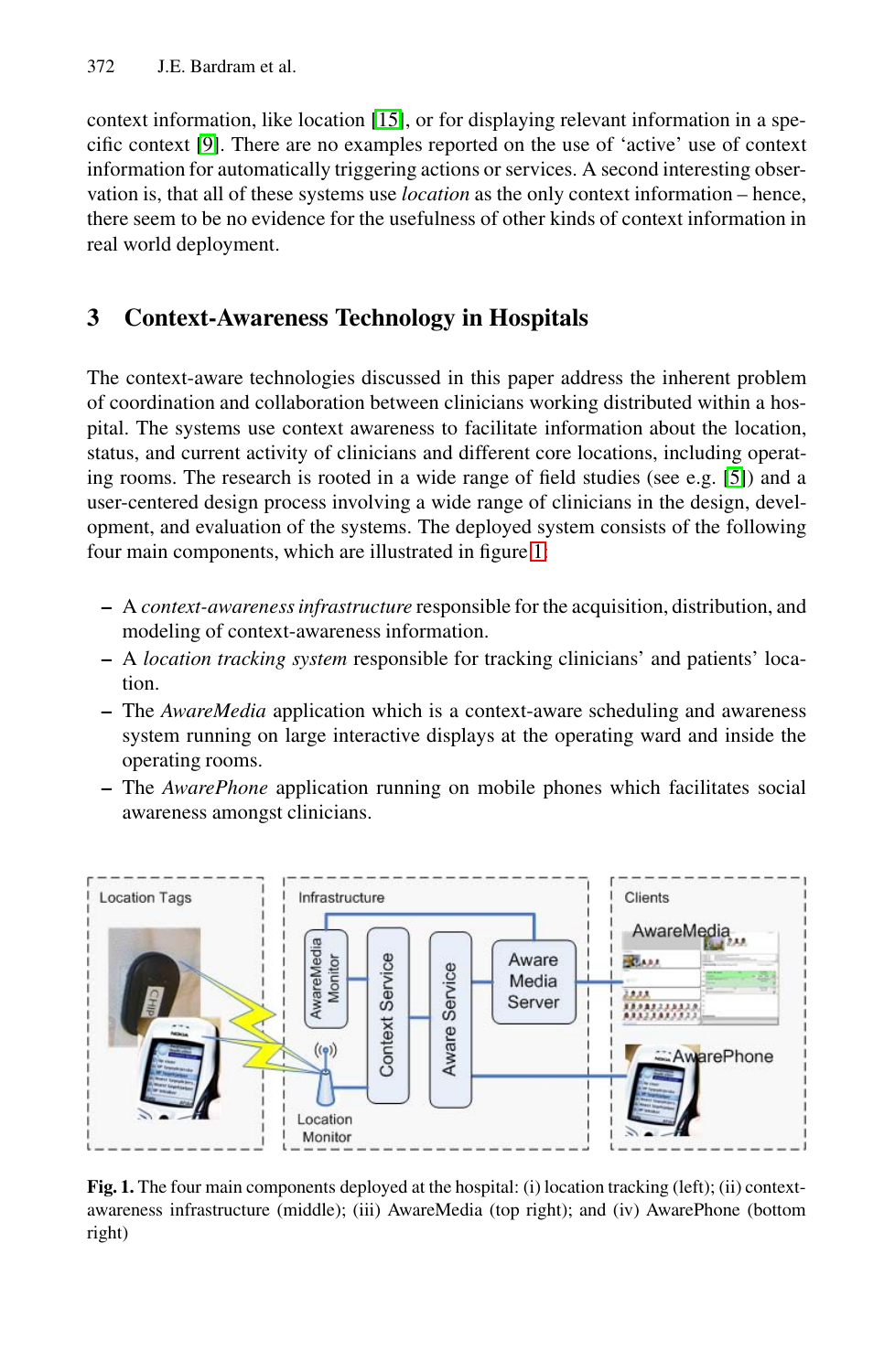#### **3.1 Context-Awareness Infrastructure**

The context-awareness infrastructure is based on the Java Context-Awareness Framework (JCAF) [\[4\]](#page-16-12). In the deployment we are using JCAF for modeling entities and context information at the surgical ward, and for creating different types of context monitors. The context model includes entities like 'Personnel', 'Patient', and 'Operating Room'. The main context information modeled is 'location', 'status', and 'scheduled activity'; where status is self-reported status like 'operating' or 'ward round', and activity maps to the operation which the person is scheduled for.

The infrastructure is implemented following a three-tier architecture. First, a set of monitors are responsible for gathering location information from the location tracking system and activity information from the operating schedules. Second, the monitor layer forwards the information to a Context Service which is responsible for managing, storing and grouping context information. Third, an awareness layer (the Aware Service) is responsible for distributing relevant context information to clients subscribing to different kinds of context information. The awareness layer forwards information to the AwareMedia and AwarePhone applications used by the clinicians.

#### **3.2 Location Tracking**

In a large hospital, much time and effort is spent in order to locate staff, patients, and equipment. Hence, a hospital is a good candidate for indoor location-tracking technologies. In the hospital deployment we use a Bluetooth-based location-tracking system. Using Bluetooth has the benefits of being cheap and widely available in e.g. telephones, PDAs, and tablet PCs. A slightly modified USB stick deployed in stationary PCs is used to track mobile devices. The modification implies that its range is reduced to below 10 meters. The drawback of using Bluetooth is its low precision. But in most cases we were able to reveal which room the person was in, especially in operating rooms since such rooms have rather solid walls with X-ray shielding. Mobile phones are used to track surgeons, and clinicians. Persons who are not using a mobile phone are tracked via a small Bluetooth tag. Tags can be assigned and re-assigned to users via AwareMedia. Figure [2](#page-5-0) (left) shows a technician with a Bluetooth tag.

#### **3.3 AwareMedia**

AwareMedia is a context-aware application running on larger interactive displays. It is designed to support coordination, the scheduling of surgeries, and social awareness amongst clinicians involved in surgeries. In AwareMedia, all clinicians are represented by an icon revealing a picture of the user, the user's location, self-reported status, and scheduled activity; all information coming from the context-awareness model in the infrastructure. Furthermore, AwareMedia has separate regions on the display representing different 'important' places in the hospital, like the different operating rooms, and the coordination central. The user's icon is located inside this region based on the location reported by the location system.

Similar to clinicians, each operating room is treated as a context entity and hence posses the context cues of 'location', 'status', and 'activity'. The location of an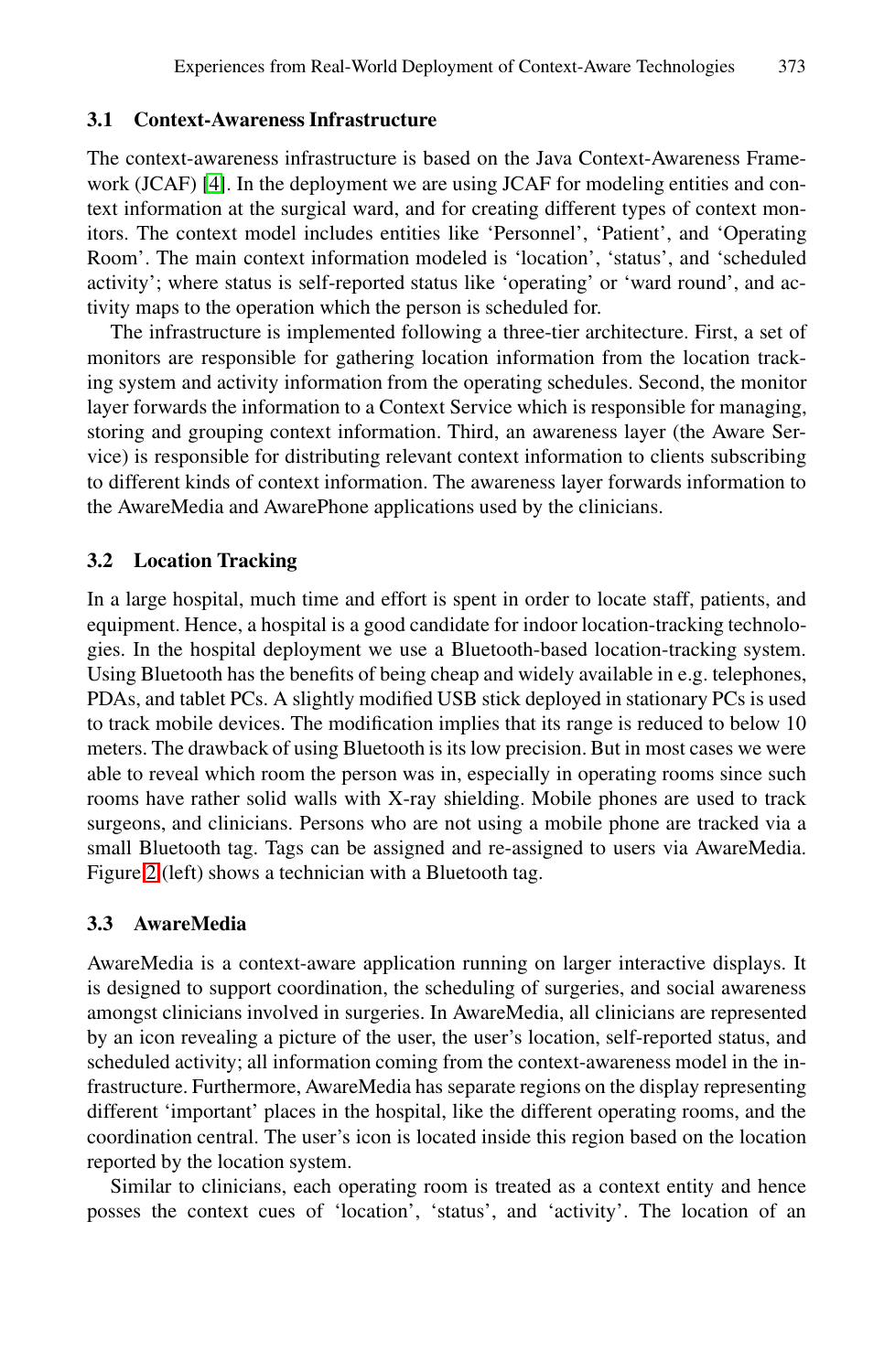

**Fig. 2.** The deployed systems: AwareMedia deployed in the coordination center (left), an operating technician wearing a location tag (right, top), and the AwarePhone (right, bottom) showing a list of users, their location, status, and scheduled operation

<span id="page-5-0"></span>operating room is clearly never used, but the status of the operation inside the rooms and the activity, i.e. the ongoing operation are important context information which are displayed at the AwareMedia and AwarePhone. Examples of status for an operations are 'patient arrived', 'patient anaesthetized', 'operation started', and 'patient left the operating room'. A message chat allows an unobtrusive and easy communication channel amongst clinicians involved in an operation. For example, the nurses at the patient ward can ask the surgeon to come to the ward to attend a patient, or the operating ward can broadcast a message about the last surgery being cancelled. A schedule on the interface shows planned and acute surgeries and changes made through an easy to use drag and drop interface are distributed to all clients. Figure [2](#page-5-0) (left) shows AwareMedia deployed in the coordinating central.

### **3.4 AwarePhone**

The AwarePhone system [\[5\]](#page-16-11) runs on Symbian smart phones and provides an overview of the people at work, and the activity in each operating room. An interactive phone book displays each user's location, current activity (i.e. scheduled operation), and selfreported status. This implies that the user can see where specific colleagues are located, what they are scheduled to be doing, and what their status is – see figure [2.](#page-5-0) Similarly, the location, status, and activity (i.e. operation) is shown for each operating room. The phone book can be used to place a call to one of the listed persons. Or if the person appears to be occupied, a prioritized message can be sent. Because users and operating rooms are treated equally, messages can be received from, and sent to operating rooms, and calls can be made to the operating rooms directly, if needed.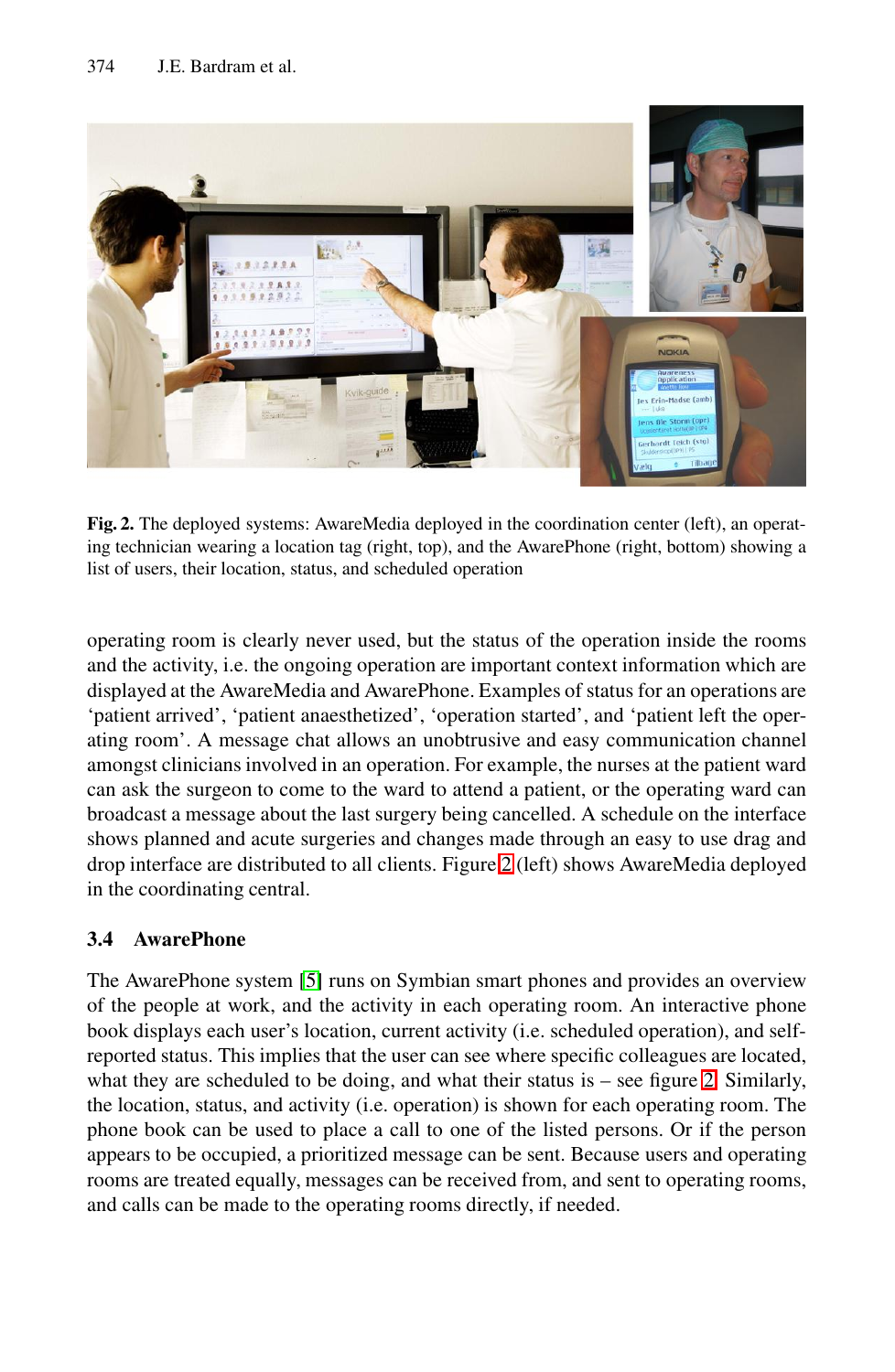### <span id="page-6-0"></span>**4 Deployment**

The AwareMedia and AwarePhone applications presented above have been designed, refined, and evaluated through a user-centered design process involving a wide range of clinicians. The next step in this line of research was to deploy these context-aware technologies in a real-world setting, more specifically at a surgical ward and some of the associated wards. The first parts of system were taken to the hospital in November 2005 and by early January 2006 the whole system went into daily use. At the time of writing it is still in use.

#### **4.1 The Deployment Setting**

The operating ward employs around 130 clinicians in total and there are 30-50 clinicians present during a normal workday. Some of the associated departments are the patient wards where the patients are hospitalized before and after a larger surgery, and the recovery ward where a patient is closely monitored while waking up from anesthesia.

The operating ward has in total ten operating rooms. AwareMedia was deployed in three of these rooms and in the coordination central. The coordination central is the coordination hub for all operations unfolding during the day and from this central, the head nurse closely follows the unfolding of the daily schedule, makes adjustments to the operation schedules, and ensures a smooth flow of work by coordinating all the involved clinicians. Inside the operating room, AwareMedia is deployed on an interactive display and in the coordination central, AwareMedia is deployed on two large interactive displays.

Ten Bluetooth tags are available at the entrance to the operating ward, and fifteen Nokia phones have been handed out to some of key surgeons and anesthetists, the head nurse, the coordinating nurse, and to some of the operation technicians. Figure [3](#page-7-0) shows where the different departments are situated at the hospital and an overview of the surgery ward. The dots indicate deployed AwareMedia clients and the shaded areas shows the coverage of location tracking system.

#### **4.2 Research Methods**

The deployment of the system is motivated by the desire to investigate long term use and adaptation of advanced pervasive technology in a real world setting. Does ubiquitous computing technology provide a valuable tool or is the problem of managing complex technologies far greater than the benefits? How do you get an organization to incorporate advanced technology into its daily work practices? Are you able to improve the way work is done with context awareness technologies? To answer some of these questions we have used a wide variety of research approaches. Before, during, and after the deployment of the system we spent days performing field studies with the focus of analyzing work, identifying problems, and registering changes in work practices. Questionnaires have been used both before and after the deployment and a number of interviews have been performed with key personnel after the deployment, in order to identify the impact of the system on their daily work practices. The interviews were conducted in the clinicians' native language, but quotes from some of the interviews have been translated into English for this publication. In addition, the infrastructure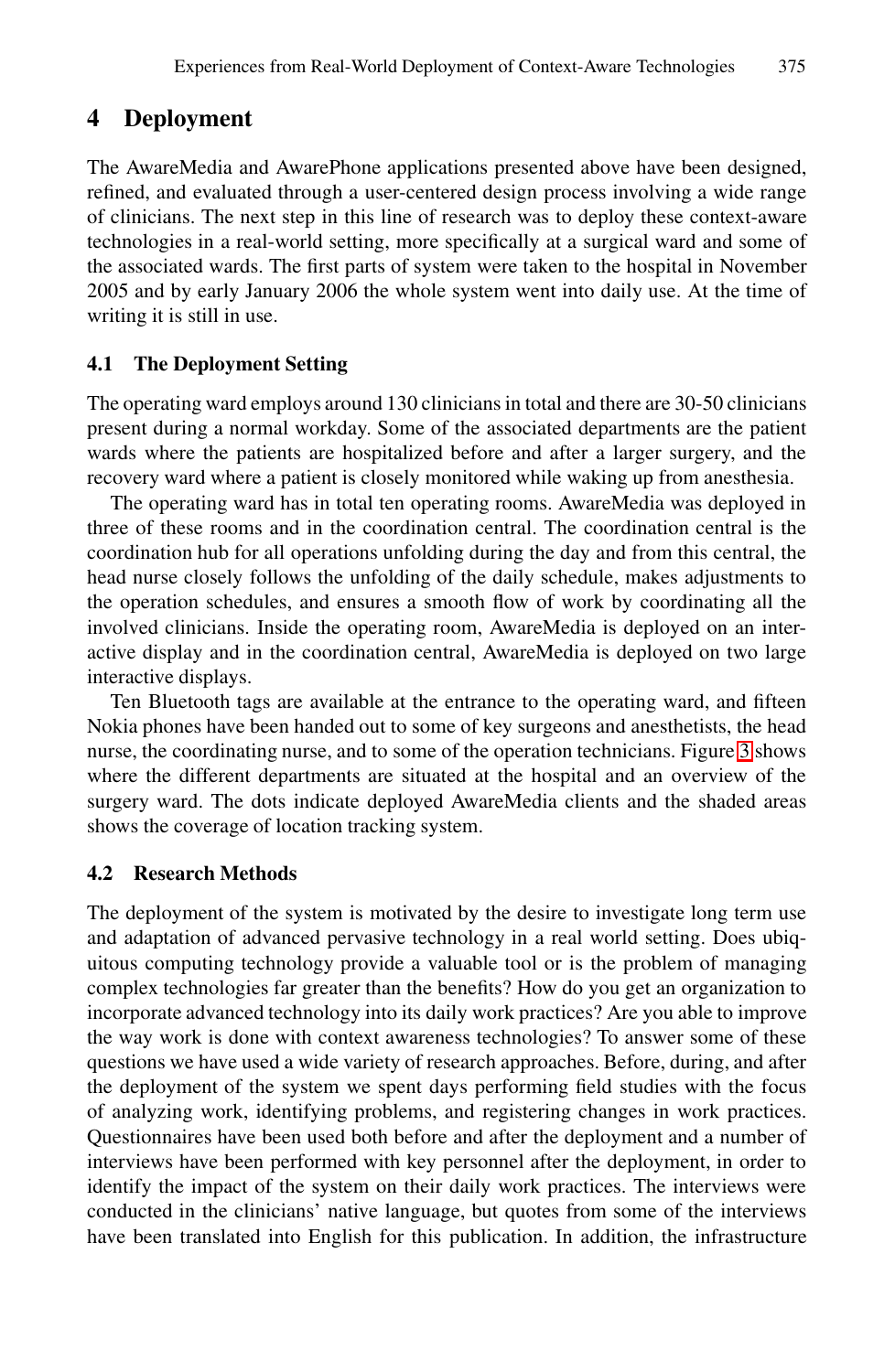

<span id="page-7-0"></span>**Fig. 3.** The figure shows the parts of the hospital in which we installed the system and provide a detailed view of the operating ward

logs all interaction from AwareMedia clients and AwarePhones. The log files records 50.000+ entries a month; we have done 10 man-days of participant observations; and additional 12 semi-structured interviews with different types of clinicians working at the operating wards.

## **5 Context-Awareness in Use**

The study has generated a large amount of data and we have hence chosen to discuss how context-awareness cues were used at the department in general, how contextawareness was used from the AwarePhones, and how privacy issues were conceived in the hospital since these issues illustrates central parts of the system usage. The discussion will be based on both logged data about the use of the system as well as data from the interviews.

### **5.1 Using Context-Awareness Cues**

The top part of Figure [4](#page-8-0) shows the number of discrete context-awareness events flowing through the system as a function of time and the bottom part of Figure [4](#page-8-0) presents the number of unique persons, which has triggered events in the system as a function of time. Separate graphs for status, location, and scheduled activity events are shown in both figures.

There are several things that can be seen from the graphs:

**–** Usage is stable throughout the period. Overall we see the same usage pattern for all weeks in figure [4](#page-8-0) except for the week following Feb. 11th, which is the general 'winter vacation' week. Since the number of 'activity' events correlates to the number of operations scheduled using AwareMedia, the patterns in Figure [4](#page-8-0) imply first of all that the system has been used for all operations since it was deployed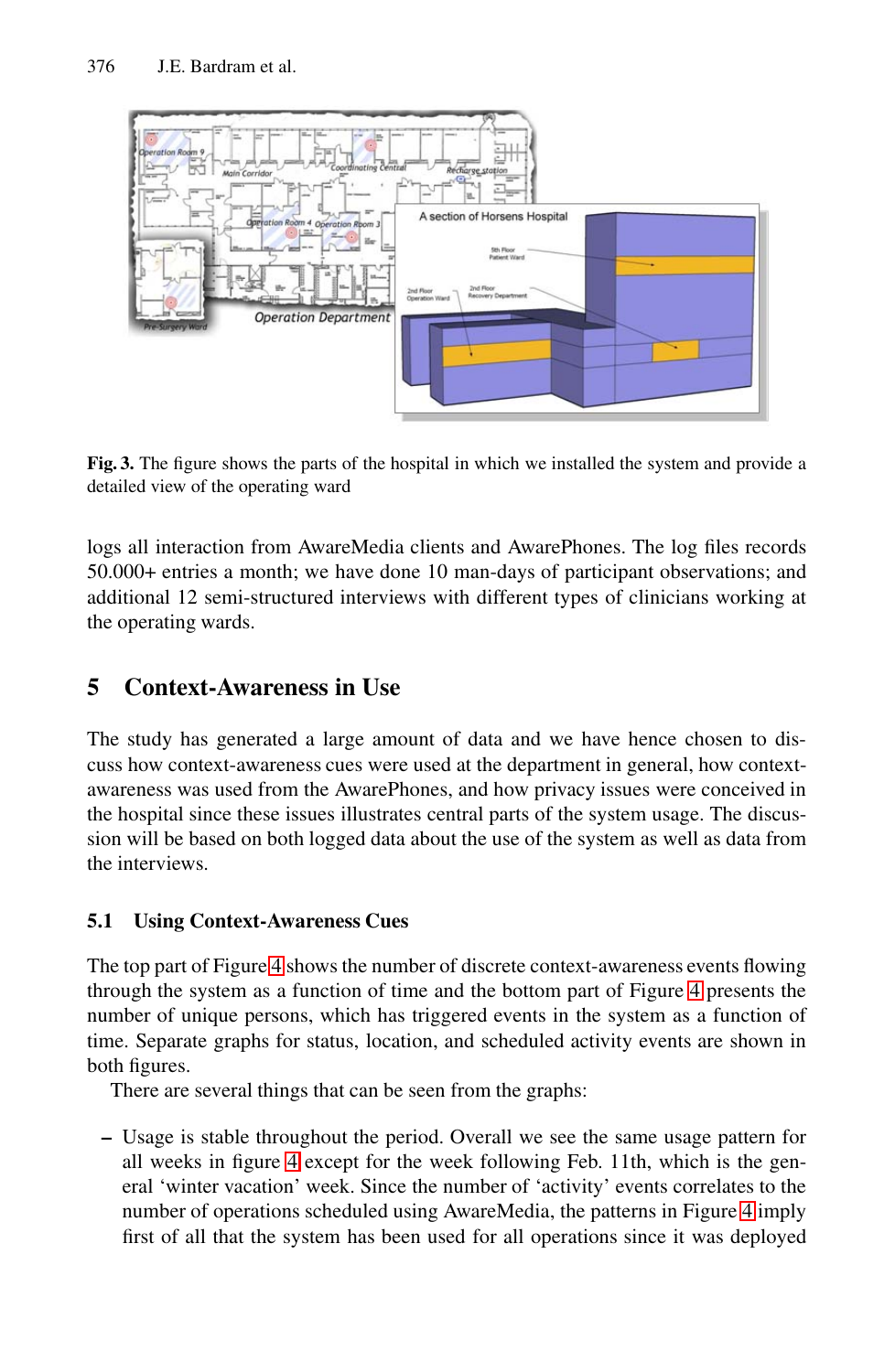

<span id="page-8-0"></span>**Fig. 4.** Top: Number of unique context events pr. day. Bottom: Number of unique persons triggering a context event.

in January. It can be noted that interest is not fading as the technology moves from being 'new and exciting' to being adopted into the work at the department.

**–** On an average day we see 2,500 location events, 80 activity events, and 70 status events. Even though there is 30 times more location events, location events only relates to 12-13 unique 'entities' (i.e. persons), whereas about 25 unique 'entities' (i.e. persons and ORs) are using the status events. The fact that the 'status' context cue is the most frequently used, in terms of involved number of persons, is due to the system automatically setting the status in some situations, e.g. a person is put to be 'at work' when first located, but also manual reported status contributed to the overall number. Another reason for the relatively low number of unique persons located is the fact that we did not have enough Bluetooth chips and mobile devices to equip everyone with a chip; hence only selected persons are being tracked by the system in the pilot study.

These findings were consistent with our qualitative observations and interviews. Most significantly, during the second week of deployment, the head nurse told us that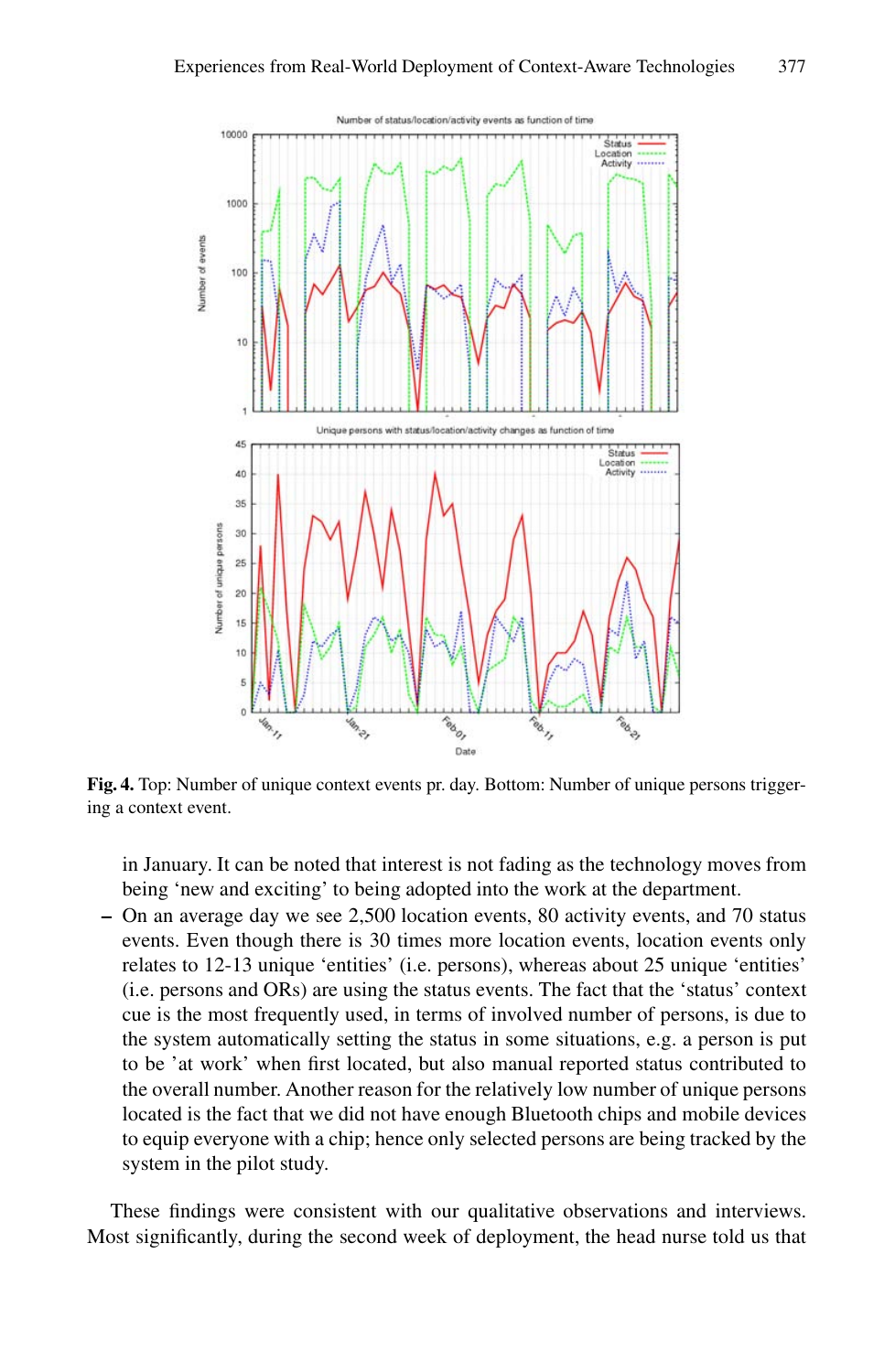they had abandoned the use of their previous paper-based scheduling and awareness system and was entirely using AwareMedia, AwarePhone, and their underlying infrastructure. As she put it: *"[now] when we don't have the paper schedule anymore then we are feeling even more dependent on the system."* In our qualitative analysis, we were trying to understand how clinicians were using the context-awareness technology in general, and more specifically how the three context information about location, status, and activity was used by different types of clinicians in their work.

During our deployment we have found substantial evidence that providing location information to clinicians is indeed quite useful in a hospital setting. As stated by the head nurse:

*It is something I can clearly use as the one responsible for the coordination. Especially the knowledge about where the replacements are located, because if they are carrying a chip or a phone it is really easy to get an overview about which rooms they are located in.*

As a manager responsible for the daily coordination of work at the operation ward, this nurse has started to use location information quite extensively. As she says, she has a much better overview of where people are especially the replacements and operating technicians who roam around and help out in different operating rooms when needed. Hence, if one room is calling for help, the head nurse would need to locate a replacement immediately, a task which clearly is significantly simplified by using location tracking technology. Looking at it from the operating technicians' point of view, they did not mind being tracked:

*It is a way of using each other instead of saying "Where are you? What are you doing?" you can look at the display, [...] and then I don't have to let go of something to answer a phone and tell them where I am. You can really quickly get this information from the display and get an overview.*

Here the technician explains that because people calling him can see where he is, he would get less disruptive calls. There are actually two steps in his line of reasoning: first people can see where he is and then they can deduce the typical kind of activity he might be engaged in. For example, if the technician is inside an operating room, he is probably busy helping them. In this sense, location cues are not merely informative with respect to locating people, but are also an important source of information with respect to their current activity.

Revealing status information as a type of context information was also used in the coordination of work. When asking an operating nurse about the use of the status bar in the operating theatre and the relation to people at the recovery ward she says:

*Interviewer: What about the collaboration or coordination with P5 [the patient ward] and the recovering department? Do you contact them from the ward or what happens? Operating nurse: No, it has more been the other way around. They have used us and asked questions such as how far we are with the surgery if we haven't moved the arrow [updated status], so they are using it.*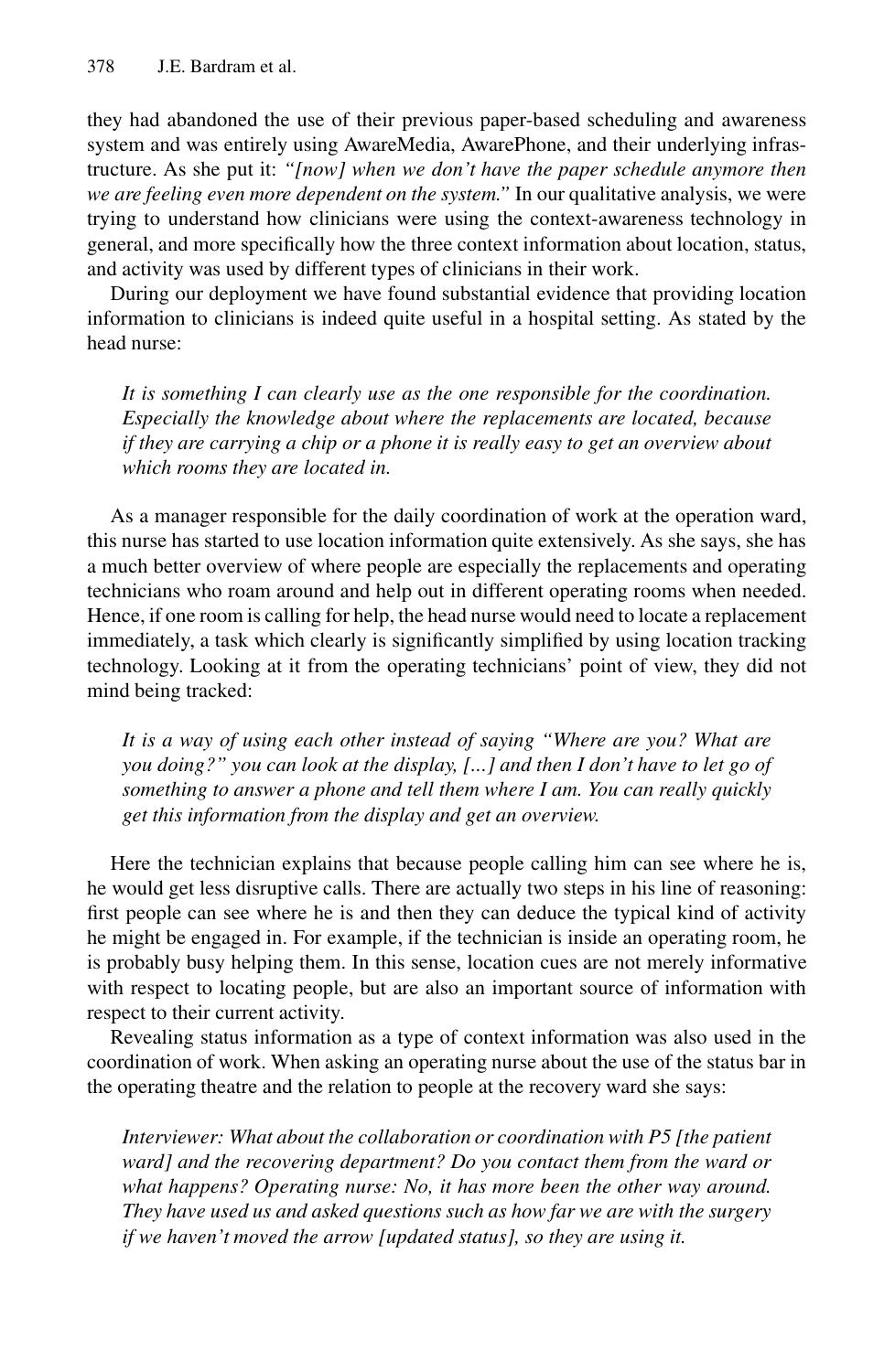Hence, the operating staff inside the operating theatre – more or less to their own surprise – discovered that people outside the operating theatre and outside the department were actually relying on an updated status information in their own coordination of work. The realization of the benefit for others and the reduced number of misplaced and disruptive phone calls were some of the reasons the operating staff gave to explain why they kept the status bar up to date.

There were, however, also some challenging aspects to the use of context information. First of all, because not all persons had a personal location token, location tracking was not good enough. There was simply a too large overhead associated with picking up a tag and then going to the computer and associate this tag with a person. Furthermore, to our surprise, the doctors did not pick up on the use of the system. And finally, several complained that you had to set the status bar manually – they would prefer that it revealed some sensed real-world status, like when the patient enters the operating room, or when the cleaning is done.

#### **5.2 AwarePhone Usage**

Figure [5](#page-10-0) shows the use of the fifteen AwarePhones and illustrates the number of distinct connection events of a phone and the number of unique phones connected to the Awareness Service during a day. Again we see a fairly stable usage pattern, except that the phones were not deployed during the first week, they were tested during the second week, and there is lower activity during the aforementioned winter vacation.



**Fig. 5.** The number of distinct connections from AwarePhones per day

<span id="page-10-0"></span>In the original plan for deployment, the AwarePhone was targeted for the surgeons who typically roam around inside the hospital, and hence can be situated in many different places during a normal workday: the conference room, the bed ward, the operating ward, the operating room, in the recovery areas, and in their offices. Hence, mobile technology is particular well-suited for their type of work patterns and the AwarePhone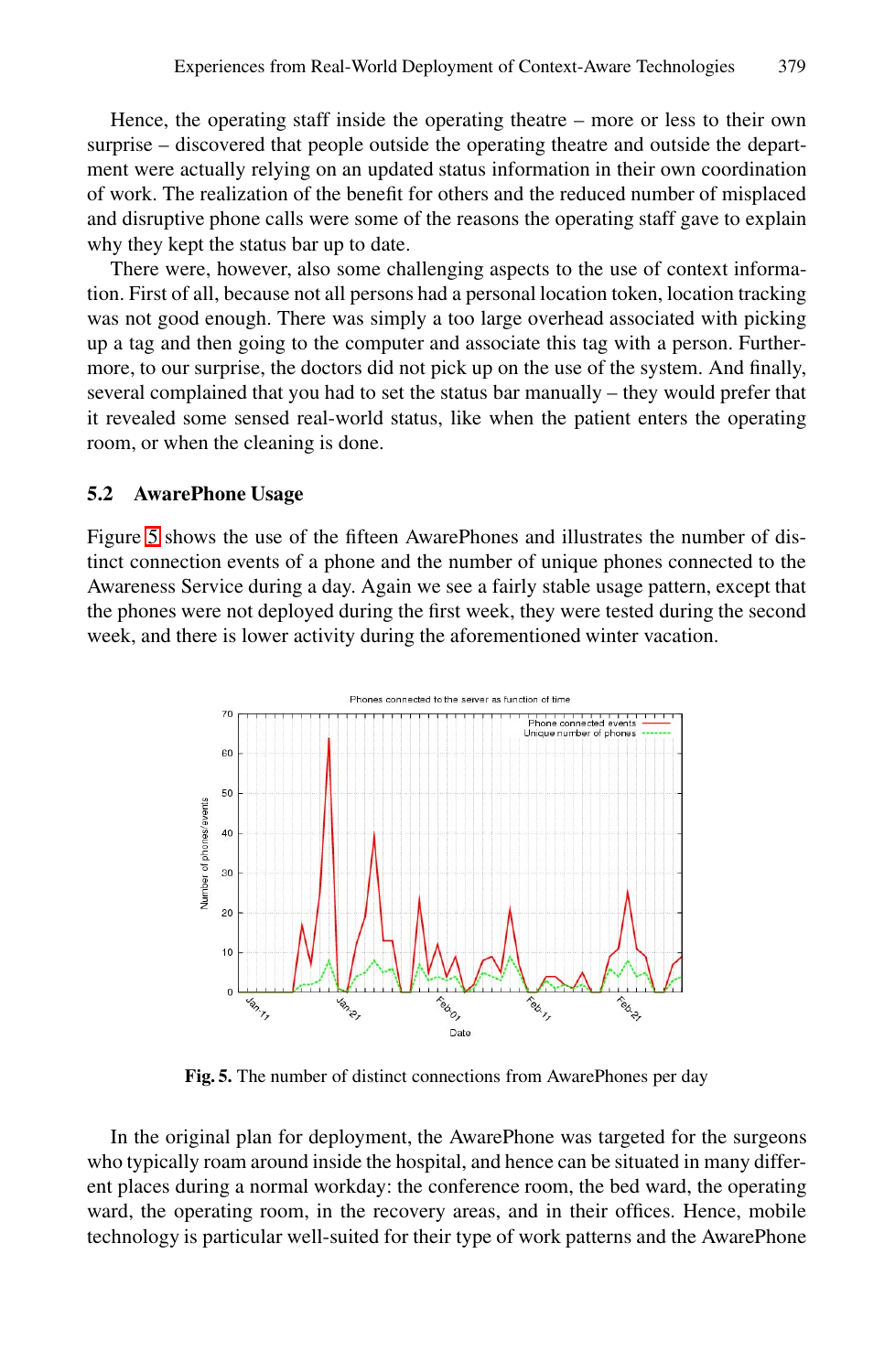could help them keep an awareness on the unfolding of work at the operating ward while roaming around. During the deployment study, however, we observed that the phones were gradually being taken over by the head nurse and by the operation technicians, as illustrated in the quotes above. In the deployment plan we had envisioned that technicians would carry passive location tags, which they also did in the beginning of the deployment period (figure [2\)](#page-5-0). But it turned out that it was important for technicians to be able to monitor the status of the work as well, in order for them to align their own work accordingly. As one of the technicians explained:

*When I have the phone, I am updated on the program all the time. I don't need to go to the wall [referring to the screens in the coordinating central]. I can see how far the operating rooms are - if they are on the way out [if the patient is being moved out] or halfway. That, I think is really good for me when I am walking around out here - and the other way around ... when I am using the phone they also know where I am.*

Here the technician explained how he was using the phone to maintain an awareness of the progress of the whole operating schedule while attending other duties inside the operating department. Moreover, what is interesting to note is that he is well aware that others can locate him, when he is using the AwarePhone – a fact that he (implicitly) see as a benefit, as illustrated in the quote from the technicians in the previous section.

### **5.3 Privacy in Context-Aware Technologies**

In the design of the context-aware technologies, it was an open question whether clinicians would accept that information about their location, status, and scheduled activity was sensed and broadcasted around for others to see. Most users, and especially the management of the ward, felt a need to openly discuss these aspects of the system. As the head nurse explained:

*It was important from the beginning that the people did not feel that the system was a surveillance system observing what they are doing. But it is a surveillance system because you track the surgeries and where people are located. It is just important to tell the people, that we watch the work processes and not the persons as such. We did a lot of considerations about the issue in the beginning, but I have not at any time heard about people feeling kept under surveillance.*

In the design of the system we expected privacy issues to emerge, it was discussed during the design of the systems, and was also an issue in the beginning of the deployment, as expressed by the head nurse above. However, in our observations and interviews we have found no evidence that privacy is a major concern. The main argument is that the context information displayed (location, activity, and status) are no different from the information that all clinicians already try to obtain by other means. For example, by calling the coordinating nurse asking for status and activity reports, or by monitoring the work and whereabouts of others. Hence, in a professional setting like the hospital, displaying your current location, status, and activity did not cross any 'privacy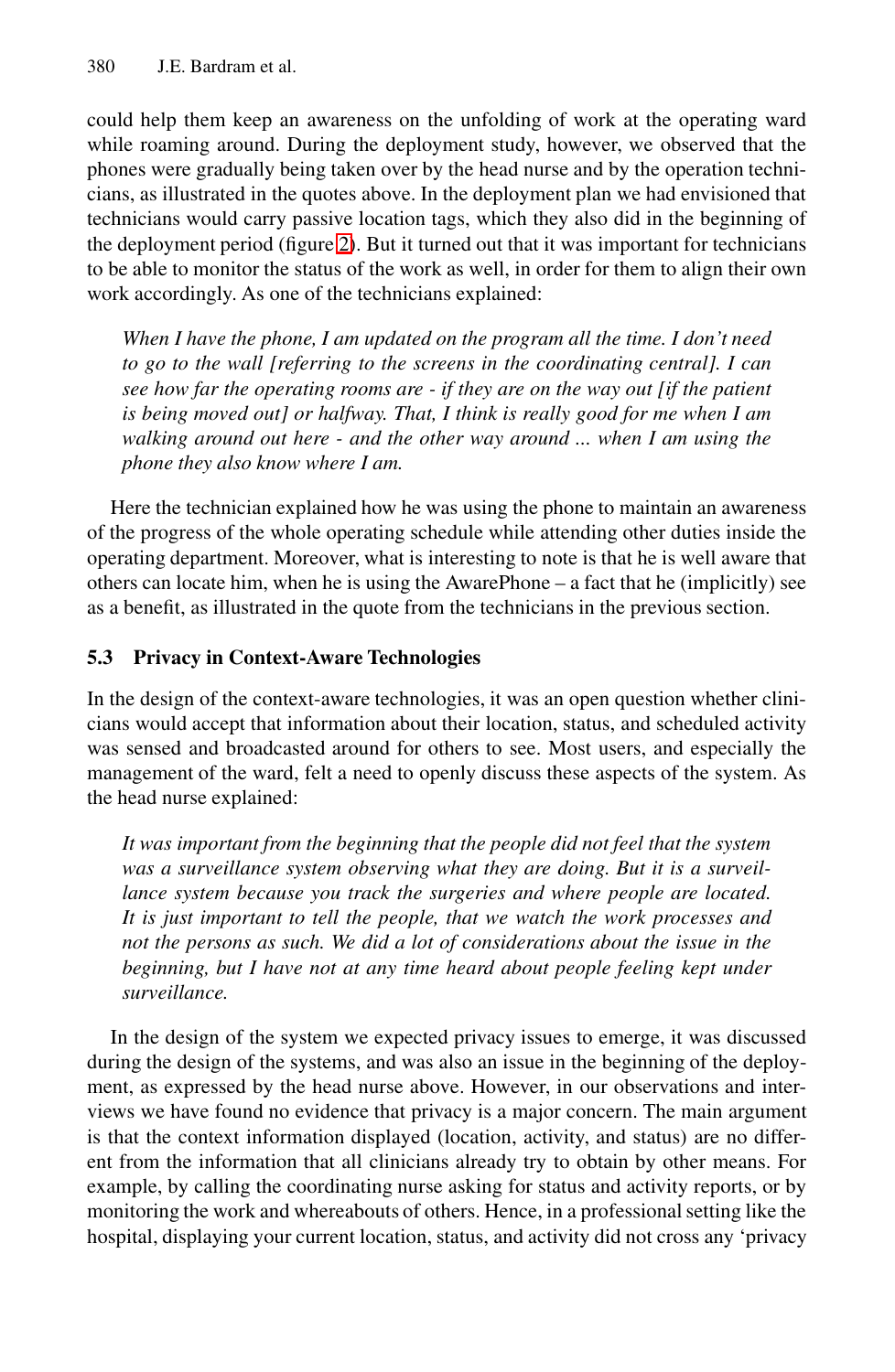border' in general. There are, however, some important deployment details to consider here. First, the clinicians did point out co-called 'non-tracking' zones, i.e. areas where they did not want to be tracked. Examples were the coffee room used during breaks, the staff canteen, and the toilets. Furthermore, the deployed JCAF context service did only display the current situation and it did not store context information. The 'history-less' nature of the context acquisition was understood by the clinicians and was hence seen as a guarantee that upper management would not use the data for analyzing the workflow inside the operating ward, and would not be able to see where people have been during the course of a day.

The patients overall were not involved with the use of the system since they were anaesthetized during most of their time at the operating ward. Some of the benefits for the patients were better information about when they were going to be operated and especially the relatives also appreciated to be able to get detailed information from the nurses about the progress of the surgery of their loved ones.

### **6 Discussion: A Model for Triggering Context-Aware Actions**

At this point, we conclude that the users at the operating ward found the context-aware applications useful, and that context information was used quite extensively in the daily coordination of operations. It is, however, interesting to note that similar to other deployed context-aware applications (see section [2\)](#page-2-0), we have designed applications which primarily employ a 'passive' approach to context-awareness. Despite the fact that we quite deliberately presented the clinicians with several suggestions for more 'active' context-aware features, they more or less rejected them all. Examples include automatically starting and stopping of video broadcasts from the operating rooms, based on the people present in it and their privacy preferences; and automatically changing the status of the operation based on people (including the patient) present in the room. The only example of a somewhat active use of context information is to change status for a clinician to 'at work', if they are located inside the hospital (i.e. their mobile phone can be seen by a location monitor). This feature can, however, lead to errors; it does happen that clinicians – especially surgeons – arrive at the hospital outside working shifts for doing administrative tasks or research. Hence, even though a surgeon is at the hospital, he may not actually be 'at work' with respect to the operating ward. The consequence of such a 'false positive' where a surgeon's status is set incorrectly was, however, deemed to be insignificant compared to the general benefit of the feature.

Observations like the ones above have lead us to consider a more general model, which can help designers of context-aware applications to establish which kind of actions to take based on context information. Basically, our model says that you should consider the following three factors in the design of context-aware computing systems:

- **–** Accuracy of context information
- **–** Confidence in the action to take
- **–** The consequence of the action

The general design rule is that *the triggering of a context-awareness action depends upon the accuracy of the sensed context information, the degree to which you know what action to take in a certain situation, and the consequence of performing this action*.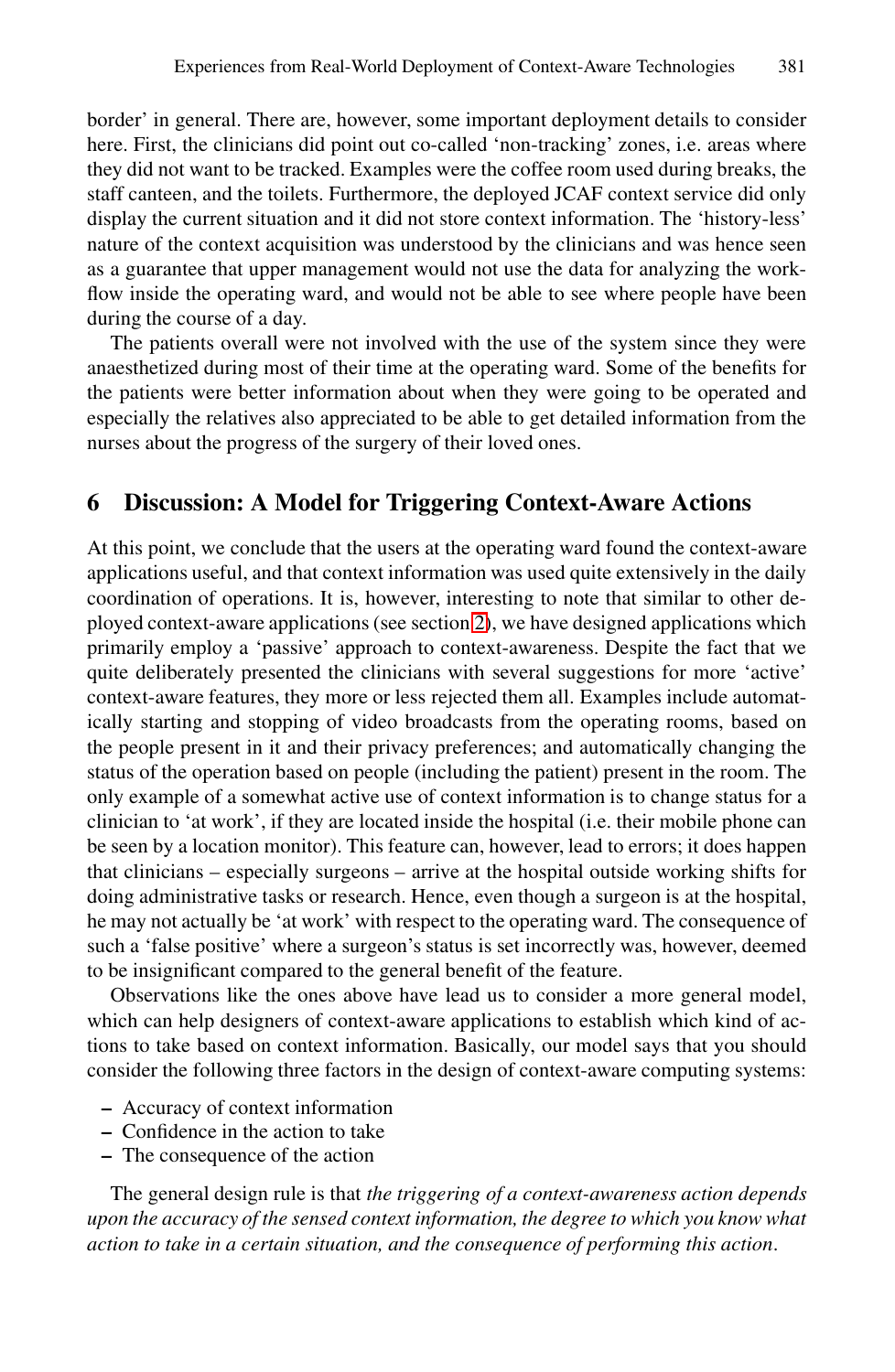#### **6.1 Accuracy of Context Information**

The basic premise in any context-aware system is that it makes decisions based on context information input – either raw sensed data, inferred data, or input from users. The core problem is, however, that this data will always be imperfect. A core challenge facing the development of realistic and deployable context-aware services, is therefore the ability to handle imperfect, or ambiguous, context – and yet this issue has often been ignored or glossed over [\[12\]](#page-16-13). It is hence important that context-awareness infrastructures which acquire, represent, and distribute raw sensed data and inferred data is also capable of handling imperfect data and can reveal some accuracy measurement for data. Data is always only valid within some level of accuracy. Given that data from a monitor is imperfect, it becomes essential to take the accuracy into account when deciding which actions to take. For example, the location system at the operating ward was accurate within rooms and could hence be used to display a user's icon in the room the person is located in on the AwareMedia interface. It could, however, not be used to automatically log in a person on a computer. Similarly, self-reported status was distributed to all clients since this was considered accurate (i.e. we trust people to set their status correctly).

#### **6.2 Confidence in Action**

Consider the situation where you are absolutely certain that the inferred 'context' is accurate, i.e. you have accurate data upon which you can base your decisions. Given this situation, is it then possible to decide with certainty which actions the user want to execute? We argue that this is only the case for very simple actions such as switching on a light or opening a door. But even these examples are not as simple as they seem. There may be exceptions to the normal rules. When I enter a room, it may be because I want to change the light bulb and it could be catastrophic if the context aware system were to switch on the electricity while I was doing that.

One may then ask the question, if it is not possible to sense that I am about to change the light bulb and adapt the actions accordingly? And yes, it may be, but it would always be possible to come up with another example which would ruin any decision making scheme. The reason, we argue, is that human context, defined in the subjective realm of the individual, is inaccessible to sensors and excessively complex. We may create a model representing context but we will never be able to get the *appropriate* information to consistently deduce the correct actions to execute.

The trouble is that we, in order to be aware of a context, must establish what that context *means*, i.e. what is the meaning of a person entering the room? This 'meaning' arises in the subjective realm of a person engaged in a meaningful activity, which makes it inaccessible to our sensors. It is not just a body passing through a doorframe. It is perhaps a person entering the room with the aim of doing maintenance, i.e. changing the light bulbs. Or a kid entering the room to play hide-and-seek, in which case an automatic light would ruin his hide-out. The person entering the room is in other words not just a human body, equipped with a visual system requiring light. In that case, our mapping would be a simple mapping from meaning (person entering) to action (turn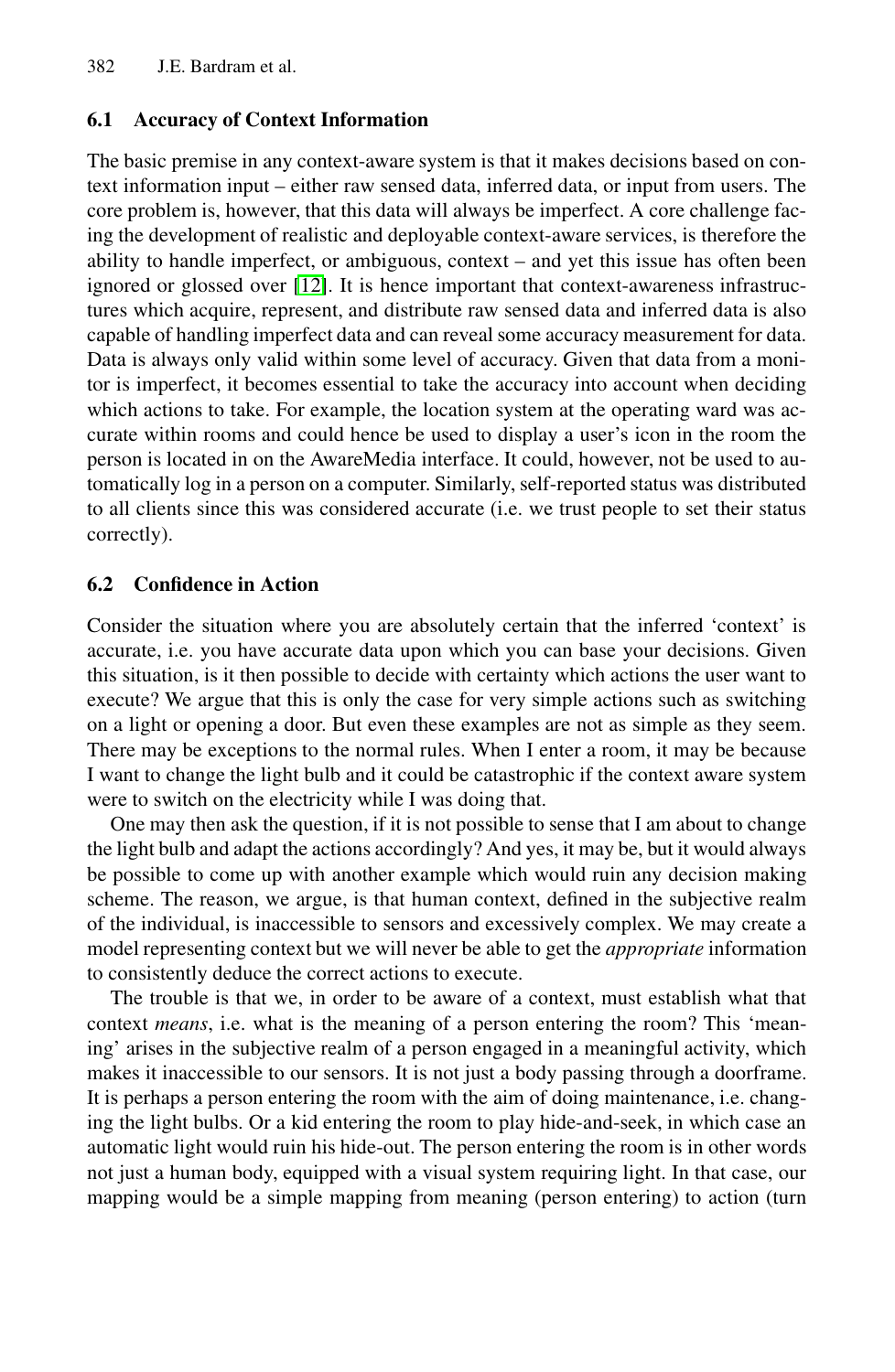on light). Instead, it is a person engaged in some meaningful activity, and that *meaning* exits in the subjective realm.

However, even though it is impossible to infer a person's intent from sensor data, it is still possible to make a qualified guess with some probability to what a person may need in the situation. For example, if a patient enters an operating room, there is a high probability that he or she is going to have a surgery, whereas a doctor can enter an operating room for wide variety of reasons. The point being that this difference in knowledge about what a person wants to achieve needs to be considered together with the quality of sensor data when building context awareness systems.

#### **6.3 Consequence of Action**

Independent of the accuracy of context data, and the confidence in a specific action, the actual triggering of this action still depends on the consequence of doing it. Some actions are less intrusive than others. For example, displaying the position of clinicians in AwareMedia, is far less intrusive than automatically ending anesthesia for a patient when the surgeon leaves the room, because in most cases the surgeon only leaves the room when the operation is finished. The same distinguishing goes for opening a door to the local supermarket, against opening the door to the local bank volt. In the former case it is desirable to open the door too often, whereas in the latter case the opposite is desirable.

It is therefore necessary to consider the consequences or intrusiveness of an action, when determining whether to execute a given action. The intrusiveness is tightly related to the *type of action*, but also to *the context* in which the action is executed. As we see it, there are four main types of actions:

- **Tagging** actions focus on attaching meta-information to some data based on context information for later use. The user can then at a later point use this information to e.g. categorize captured images.
- **Displaying** actions focus on organizing and displaying context awareness information to the user to enable decisions based on context aware information (contextmediated awareness)
- **Helping** actions focus on preparing some actions that the computer thinks the user is going to need, but it is still the user who initialize the actions.
- **Executing** actions focus on executing specific actions automatically without involving or asking the user in the process.

Overall the intrusiveness increase downwards in this list, but there are of course exceptions to this, which means that we also have to consider the context the action is executed in. Displaying a patient record in an operation room will seldom cause any harm, but displaying the same record in a public place can have serious privacy and legal consequences.

#### **6.4 Using the Model**

The model proposes that a successful context awareness system should execute actions based on knowledge about the accuracy of sensor data, about the confidence in the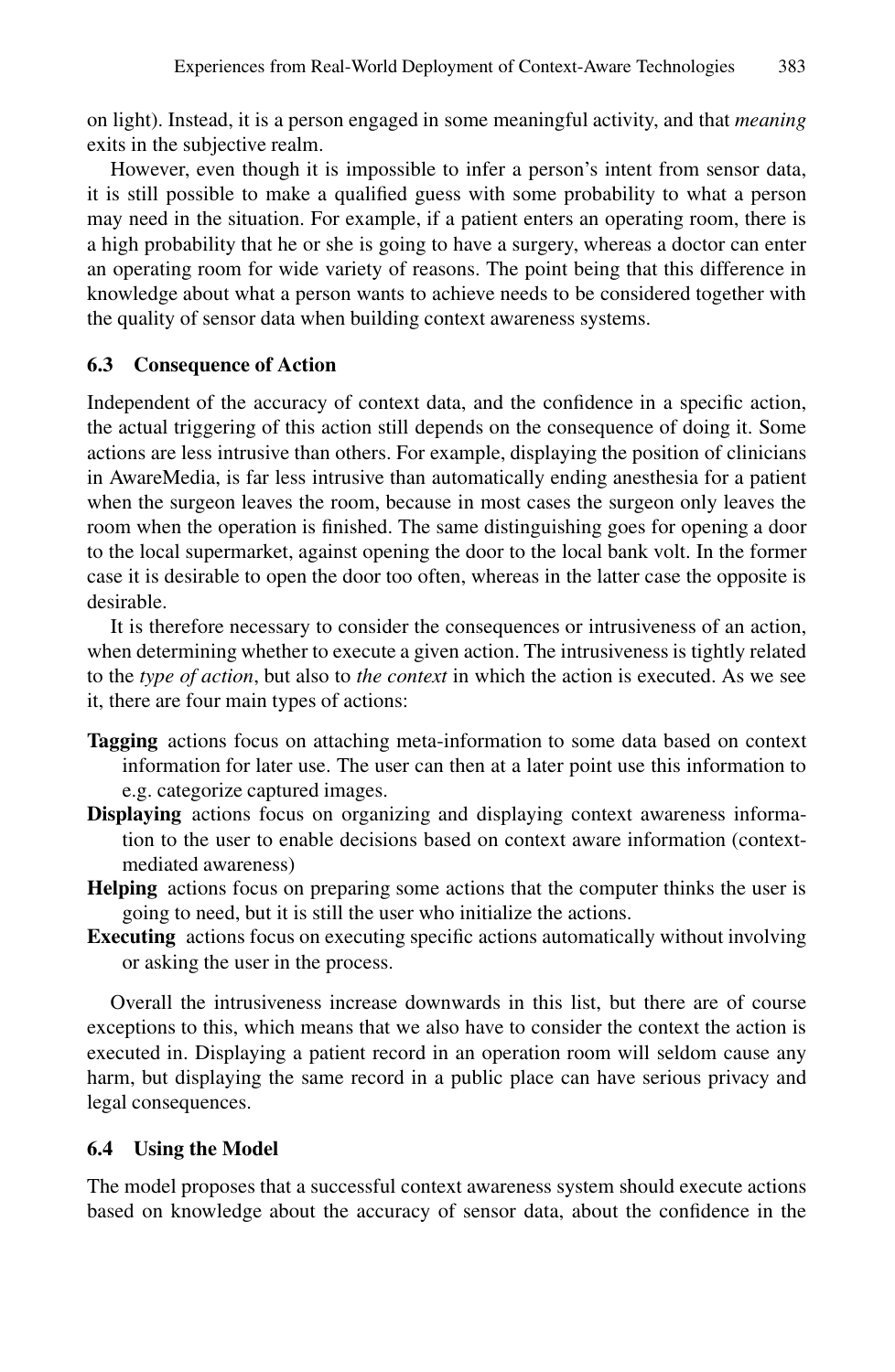action to take, and about the consequence of performing the action. However, the model also propose that if sensor data is inaccurate, or if there is a high degree of uncertainty about which action to execute, this is not an argument for abandoning context awareness. Instead, the context aware system should then facilitate other types of action with less severe consequences, like tagging or displaying.

In retrospect, we would argue that in our design and deployment of context-aware technologies in the hospital, we had somewhat inaccurate sensor data, it was in some cases hard to decide what action to take based on the input, and the consequences of executing improper actions in a hospital might have been far-reaching. Therefore, we chose to let the system organize and display different views on the context aware information to the users, which provided less intrusiveness than executing actions. Moreover, we discovered that *juxtaposing* inaccurate and even conflicting sensor information to the user in many cases provided useful knowledge to the users. For example, a person may be scheduled for a surgery, his status is set to 'in surgery', but the location tracking system reports that he is in the outpatient clinic. This ambiguity in context would be hard to automatically deduce anything from, but the coordinating nurse would typically suspect that the operation has ended early or there might be a break in the surgery.

The main point being that there is a huge possibility for building context-awareness systems in the middle ground between automating actions and doing nothing at all, but a successful system needs to balance the action used with the sensor quality, the confidence in the action, and the action's consequences in a given context.

### **7 Conclusion**

Based on an ongoing deployment of context-aware technologies in an operating ward we have found evidence for the usefulness of such technologies in this setting. The logs from the context-awareness infrastructure revealed that the use of these technologies has been constant over a four months period. In our qualitative research, clinicians report on the benefit of having access to view context information on colleagues and operating rooms. The display of location, status, and current activity significantly helped them improve their coordination of work. Moreover, the study has shown that privacy concerns about revealing such context information was not a major issue.

The types of context-aware computing designed and deployed in the hospital ended up mainly displaying context information instead of performing automated action. Based on an analysis of the deployed technology, we propose a design rule which states that the design of a context-awareness actions depend upon the accuracy of the sensed context information, the degree to which you know which action to perform in a certain situation, and the consequence of performing this action. Given this model, we argue that actions should only be executed automatically in very limited and well-defined situations. Our experiences show that the mapping between context information and appropriate actions is highly challenging, both from a practical and empirical point of view, as well as from a more theoretical stance.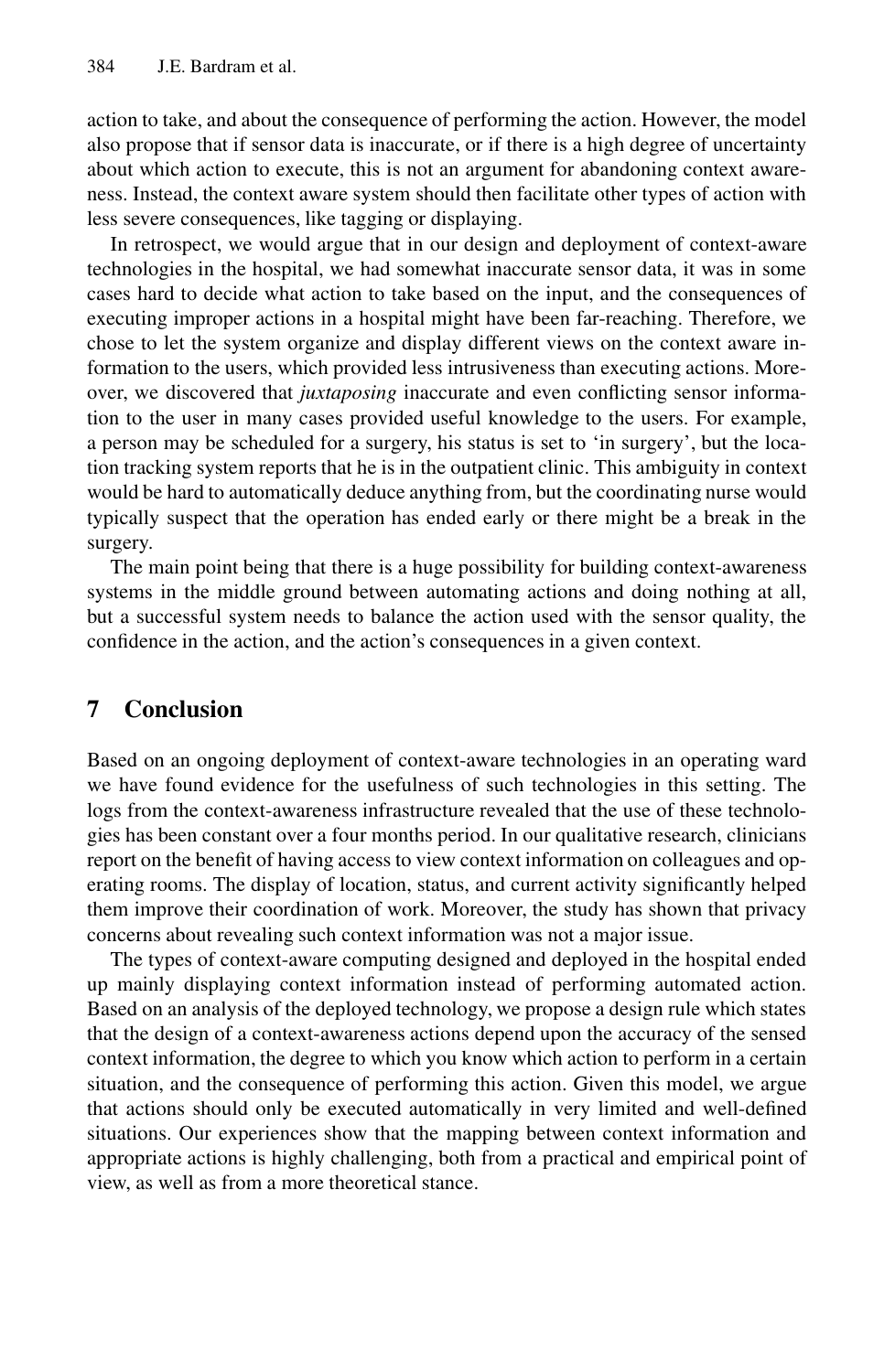### **Acknowledgments**

This research has been supported by the Competence Centre ISIS Katrinebjerg. We thank the surgical staff at Horsens Sygehus who enthusiastically participated in this project. Christian Jonikeit has implemented a substantial part of AwareMedia.

### <span id="page-16-8"></span><span id="page-16-1"></span>**References**

- 1. M. C. Abhaya Asthana and P. Krzyzanowski. An indoor wireless system for personalized shopping assistance. In *Proceedings of IEEE Workshop on Mobile Computing Systems and Applications*, pages 69–74. IEEE Computer Society Press, 1994.
- <span id="page-16-3"></span>2. G. D. Abowd, C. G. Atkeson, J. Hong, S. Long, R. Kooper, and M. Pinkerton. Cyberguide: a mobile context-aware tour guide. *Wirel. Netw.*, 3(5):421–433, 1997.
- <span id="page-16-0"></span>3. J. E. Bardram. Applications of ContextAware Computing in Hospital Work – Examples and Design Principles. In *Proceedings of the 2004 ACM Symposium on Applied Computing*, pages 1574–1579. ACM Press, 2004.
- <span id="page-16-12"></span>4. J. E. Bardram. The Java Context Awareness Framework (JCAF) – A Service Infrastructure and Programming Framework for Context-Aware Applications. In H. Gellersen, R. Want, and A. Schmidt, editors, *Proceedings of the 3rd International Conference on Pervasive Computing (Pervasive 2005)*, volume 3468 of *Lecture Notes in Computer Science*, pages 98–115, Munich, Germany, May 2005. Springer Verlag.
- <span id="page-16-11"></span>5. J. E. Bardram and T. R. Hansen. The AWARE architecture: supporting context-mediated social awareness in mobile cooperation. In *Proceedings of the 2004 ACM conference on Computer supported cooperative work*, pages 192–201. ACM Press, 2004.
- <span id="page-16-10"></span>6. L. Barkhuus and P. Dourish. Everyday encounters with context-aware computing in a campus environment. In *UbiComp 2004: Ubiquitous Computing: 6th International Conference*, pages 232–249, Berlin, 2004. Springer Verlag.
- <span id="page-16-14"></span>7. G. Borriello and L. Holmquist, editors. *Proceedings of UbiComp 2002: Ubiquitous Comput*ing : 4th International Conference, Göteborg, Sweden, Sept. 2002. Springer Verlag.
- <span id="page-16-5"></span>8. J. Burrell, G. K. Gay, K. Kubo, and N. Farina. Context-aware computing: A test case. In Borriello and Holmquist [\[7\]](#page-16-14), pages 1–15.
- <span id="page-16-4"></span>9. K. Cheverst, N. Davies, K. Mitchell, and A. Friday. Experiences of developing and deploying a context-aware tourist guide: the guide project. In *MobiCom '00: Proceedings of the 6th annual international conference on Mobile computing and networking*, pages 20–31, New York, NY, USA, 2000. ACM Press.
- <span id="page-16-7"></span>10. A. Dey, G. D. Abowd, and D. Salber. A conceptual framework and a toolkit for supporting the rapid prototyping of context-aware applications. *Human-Computer Interaction*, 16:97– 166, 2001.
- <span id="page-16-6"></span>11. A. K. Dey, M. Futakawa, D. Salber, and G. D. Abowd. The conference assistant: Combining context-awareness with wearable computing. In *Proceedings of the 3rd International Symposium on Wearable Computers (ISWC '99)*, pages 21–28. IEEE Computer Society Press, 1999.
- <span id="page-16-13"></span>12. A. K. Dey and J. Mankoff. Designing mediation for context-aware applications. *ACM Trans. Comput.-Hum. Interact.*, 12(1):53–80, 2005.
- <span id="page-16-9"></span>13. P. Dourish. What we talk about when we talk about context. *Personal and Ubiquitous Computing*, 8(1):19–30, 2004.
- <span id="page-16-2"></span>14. M. Fleck, M. Frid, T. Kindberg, E. O'Brien-Strain, R. Rajani, and M. Spasojevic. Rememberer: A tool for capturing museum visits. In Borriello and Holmquist [\[7\]](#page-16-14), pages 48–55.